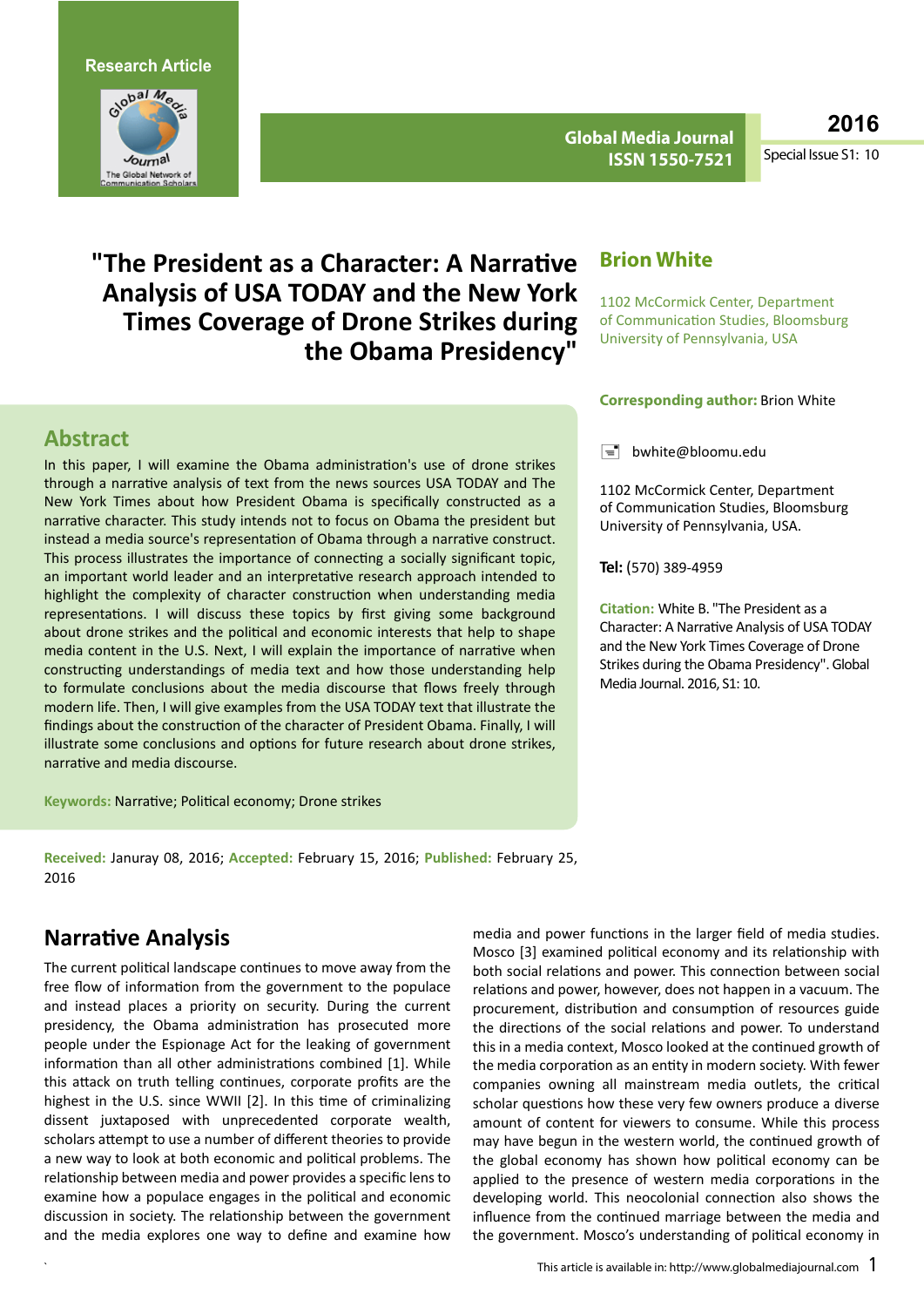terms of social relations and power have provided opportunities to question the continued growth of corporate influence in media but also the growing intimacy between the government and the media.

Hale [4] studied how the media and the dominant government position can also provide context to an emerging international issue. Most of the information people receive about international issues, especially the factual content about those issues, comes from the mass media. The mass media used a particular frame to establish how facts are shown to the public and what facts becomes a part of the media discourse [4]. The political climate also helps frame that discourse and provides the lens for the public to view a particular subject, such as war. For example, the media framed the U.S. intervention in Kosovo as a "humanitarian" mission, while the invasion of Iraq followed the dominant government narrative of preemptive war against a dangerous threat from a rogue state that had weapons of mass destruction. For these political reasons, the media consistently referred to Iraq in terms of contest, while never using that type of frame when referring to Kosovo. This example illustrates the continued dexterity of political elites and how they can influence not only media content, in terms of facts, but also how the public digests that content, in terms of frames. Based on these two example, the media content and media frames during a particular international conflict have been influenced by the political aims of the U.S. government.

In this complex political and media environment, drone strikes represent a particularly complicated example about the relationship between a governmental political action and the information available to the public about that particular action. Drone strikes have become a significant part of the war on Al-Qaeda utilized by the Obama presidency. In 2010, Obama administration used 117 signature strikes in Pakistan in an effort to curb the Al-Qaeda presence [5]. For example, in November 2011, a Hellfire missile fired from a U.S. drone killed 16-year-old Tariq Aziz and his 12-year-old cousin Waheed Khan. Earlier in the same week, Aziz appeared at a public meeting condemning the drone strikes with several western reporters. While two U.S. lawyers at the meeting stated the U.S. does support the idea of a person being innocent until proven guilty, the officials did not levy any charges against Aziz when they had a chance, nor did they give any explanation after Aziz's death [6] One key reason that could help establish the credibility of using drone strikes involves the precision of the instrument of war. While previous U.S. wars involved heavy amount of bombing in both WWII and in Vietnam, the drone strikes could minimize the impact of civilian casualties that accompanied previous U.S. bombing efforts throughout the world. By using drone strikes, President Obama could argue that the drone strikes help to minimize the problem of terrorist cells by ending the lives of those involved in the cell, while at the same time not disturbing the civilian population that surrounds that terror cell.

The true impact of a drone strike comes not from the political decision for using the drone strikes to help solve the problems of terrorism but when a policy decision does not end with the

intended result. For example, during the drone strikes, even with the sophisticated military equipment, the fact remains that many innocent people die. When this happens in an area such as Pakistan, which is not technically a war zone, the act becomes, as articulated by human rights lawyer Clive Stafford Smith, an act of murder [7]. This heinous result shows that while conducting drone strikes remains structurally sound in its justification, the fallout from the results of the drone strikes could lead to another decision that the human cost of war kills too many and that President Obama needs to find another policy.

In this paper, author will examine the Obama administration's use of drone strikes through a narrative analysis of text from the news sources USA TODAY and *The New York Times* about how President Obama is specifically constructed as a narrative character. This study intends not to focus on Obama the president but instead a media source's representation of Obama through a narrative construct. This process illustrates the importance of connecting a socially significant topic, an important world leader and an interpretative research approach intended to highlight the complexity of character construction when understanding media representations. I will discuss these topics by first giving some background about drone strikes and the political and economic interests that help to shape media content in the U.S. Next, I will explain the importance of narrative when constructing understandings of media text and how those understanding help to formulate conclusions about the media discourse that flows freely through modern life. Then, I will give examples from the USA TODAY text that illustrate the findings about the construction of the character of President Obama. Finally, I will illustrate some conclusions and options for future research about drone strikes, narrative and media discourse.

## **Drone Strikes**

A drone is an airplane that the United States uses for both combat and noncombat missions around the world. The drones used by the military are pilotless devices. A military official may be controlling a drone over Pakistan while sitting in an office in Virginia. The United States uses two types of drones: predator and reaper. The first drone came from a defense contractor to the military in 1994. The first drone with weapons on it developed in 2000. The first drone strike took place in 2002 in Yemen [8]. The drones not only provide strikes but also video surveillance technology. When the military engages in a strike, it does so after determining behavior from the thousands of hours of video surveillance that a drone can provide. Drone strikes began under the presidency of George W. Bush, who used nine drone strikes in Pakistan from 2004 to 2007 and 33 drone strikes in Pakistan in 2008 [9]

While neglected by the academic community, the drone strikes, a key component of the Obama administration's foreign policy practices, have come under fire from a variety of news agencies around the world. This choice by *The New York Times* and other notable journalists including *Moneyball* author Michael Lewis, come at the same time as the Obama administration either refusing to release information about drone victims or managing that information to disperse at their own digression [10].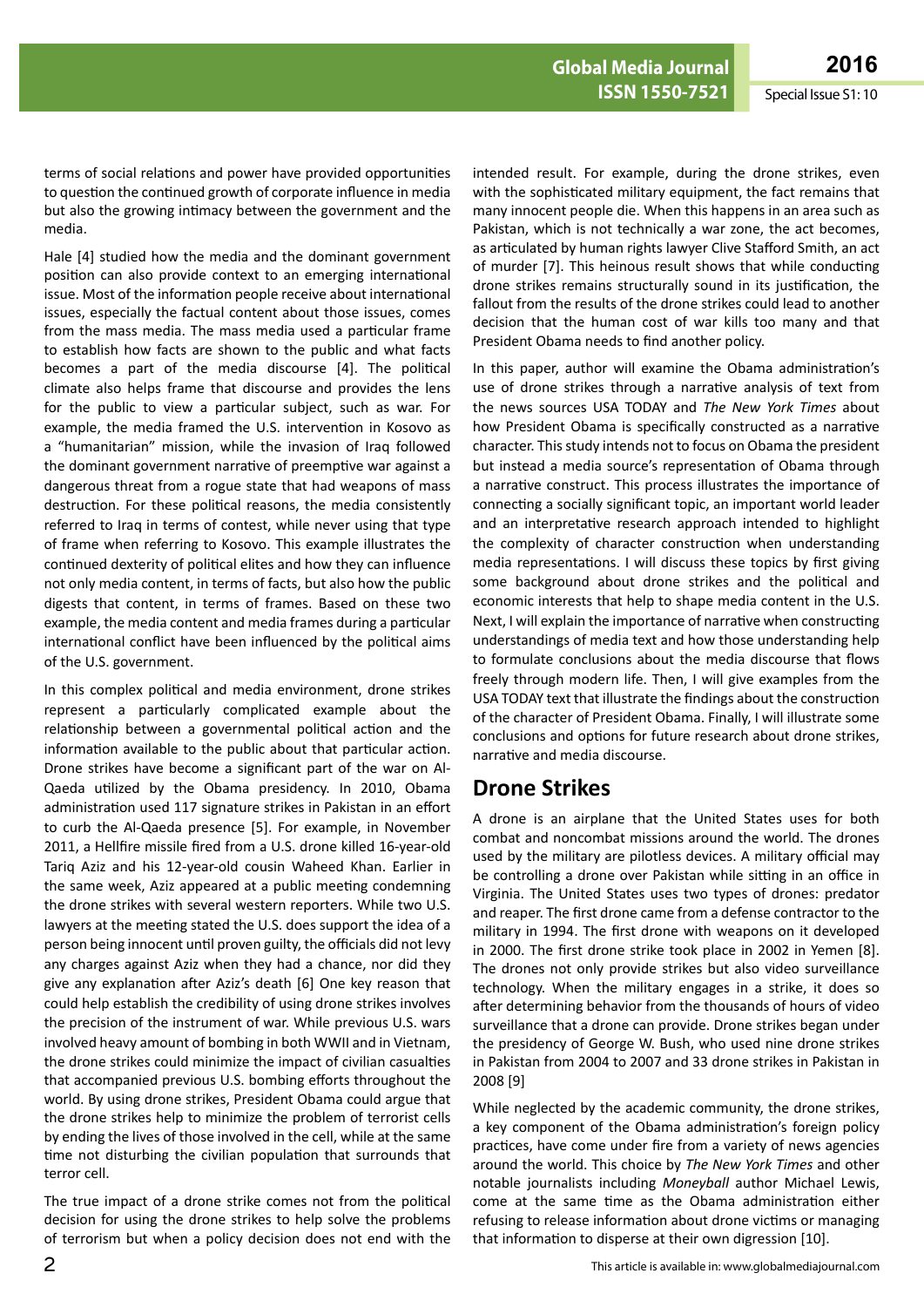The *Times* and other U.S. media outlets have also adopted specific policy and linguistic choices established by the Obama administration without critical questioning or inquiry. These decisions by media outlets have caused some critics to question the role of the media in covering this issue [10,11]. The policy choices made by the Obama administration in relation to the drone strikes have largely been viewed as something that may not in fact be legal under international law and caused some members of the Obama administration to refer to the drone strike policy as a "cowboy mentality", [12]. These examples illustrate how the U.S. mainstream media has neglected to question the legality and political wisdom of a foreign policy decision by the Obama administration.

In relation to the linguistic choices and media coverage, the use of the term "surgical" by the Obama administration has been used by U.S. media accounts and been adopted into the discourse when talking about drone strikes publically [11]. Another term that has led to some controversy is the use of the term "militant". The Obama administration has decided to refer to "all adult males killed in strike zones as militants" [10]. The U.S. mainstream media have continued to use the term militant, even though most of these media outlets rely on a single source, the Obama administration, for their evidence to support their reporting [10,13]. These media organizations have continued to rely on the Obama administration for their information almost exclusively even though previous reporting by Greenwald [7] has shown that the Obama administration has in fact lied about the number of civilian deaths caused by drone strikes in Pakistan. In fact the numbers of civilians killed in these tribal areas are much higher than the numbers being reported by the Obama administration [14].

The examples depicted above indicate the complexity of the drone strikes issue because it involves the secrecy of a democratic government, the ability of media to have access to official governmental sources and the larger economic concerns of making a desirable media product for the consumer. The media outlets, however, seem to continue to trust the Obama administration for information about the drone strikes, even though, the Obama administration has provided figures about the number of deaths attributed to the drone strikes at two percent, a number deemed low based on a joint study by the Stanford and New York University Schools of Law [13].

When examining how media and power function on the reporting of drones by the mainstream media, a few key points stand out. First, large portions of the in depth reporting about the drone strikes have come from media outlets outside of the U.S. From *The Guardian* in England, to the global website *The Global Post,*  to the continued reports coming from the people of Pakistan and transmitted through the *Al-Jazeera* website, the global media, much more so than the U.S. media have been at the forefront of the reporting on this issue. These media sources have given voice to U.S. critics including constitutional lawyer and journalist Glenn Greenwald and other U.S. scholars [10]. This initial insight seems to reflect the inability of U.S news agencies, including such stalwarts as *The New York Times,* to report with the same depth as their foreign counterparts.

## **Political Economy and Media**

Many political economists have used traditional Marxian ideas to help explain how communication and media scholars can adapt these principles to the specific field of communication and media studies. These scholars emphasize that production involves creating a product and transforming that product for use in the market through technology and labor. This process rings true with both the dissemination of communication and how that fits with the media structure. Specific types of communication, i.e. the fastest and easiest, are privileged over others. The media acts in many of the same ways, as compartmentalizing specific facets of gathering information and sharing that information with the larger culture [15]. As the consumerist society has grown, however, the complicated intersections between the larger populace and the product have led many to question the Marxian perspective [16]. However, when considering the relationship between political economy and media, the focus of time allotted any alternative perspective that challenges any form of capitalism seems to reify the importance or at least acknowledging the importance of Marxian ideas in outlining a specific political and economic perspective.

A clear and concise definition of the synthesis between political economy, communication and the media is needed to narrow down the talking points from generalized understanding of politics and economics to the field of media and communication. Here is one example: Messages are situated within political and cultural assumptions about what is normal and acceptable within the society. In news production these include beliefs about hierarchies of access, about who has the right to speak, what are the key political institutions and what is "acceptable" behavior. On an everyday level, the television, media and radio also provide information about specific events, which tacitly relate to these unspoken assumptions [16]. Based on this definition, the larger structures that dominate a society impact the type of communication and what type of media will inform and entertain a specific country and the larger society. In the United States, some of these structures include an emphasis on capitalism; the importance of monetary accumulation and a two party dominated political system. These structures rarely come under critical intellectual examination in the larger culture. One reason for this lack of engagement could be that the media does not attempt to challenge these institutions and their shared importance.

The marriage of political structures and economic structures help to define the role of media in society. Political economy does not look at a media system as something that cannot be changed or something that is not without significant room for growth in a multitude of ways [17]. The U.S. media model depends heavily on professional journalism and revenue streams that primarily come from advertising. This model has been exported to media sources around the world, primarily from U.S. based media corporate conglomerates. These types of neoliberal policies have caused changes to virtually every media sources in every country throughout the world. These giant U.S. media corporations understand how local audiences work and adjust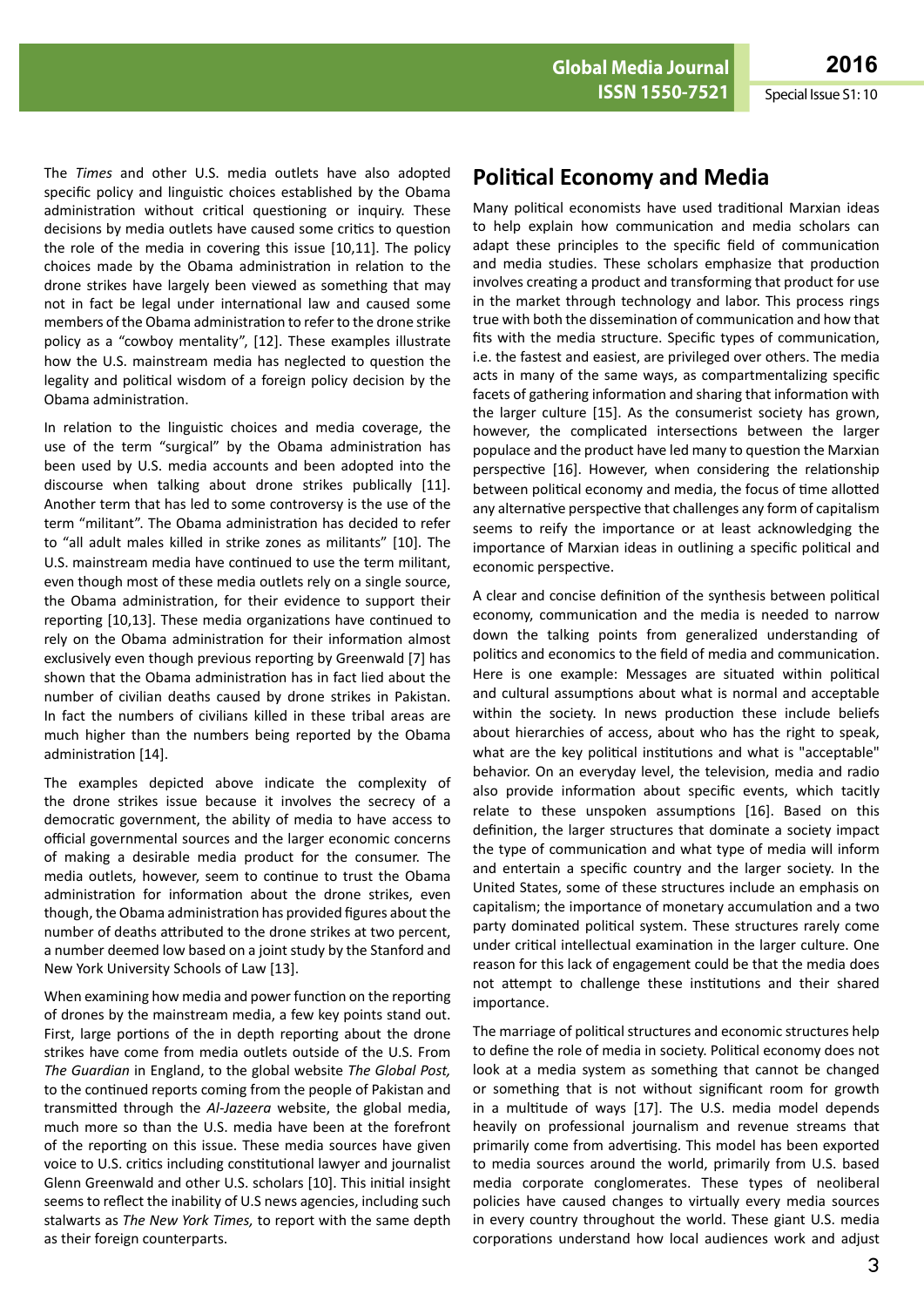their content to fit the cultural interests of their audience. These corporations also partner with local media sources in their effort to distribute content, while growing their global brand. These media corporations, however, do not abandon all "good" U.S. commercial practices. The global advertising giants have continued to consolidate, showing that U.S. economic practices in both media and industry that depend on media increasingly adopt the U.S. media model [17]. This media phenomenon shows the crafty adjustments transnational media corporations make as they continue to stake their economic claim to a larger portion of the global media landscape.

### **Narrative**

For this particular study, I used a narrative coding category system when examining the USA TODAY and *The New York Times* text. I examined both news sources articles under the search term "drone strikes" from the years 2009 to 2013 to coincide with the beginning of President Obama's time in office. Using these search terms, I found 672 articles. I narrowed the articles into five narrative categories: setting, character, action, focus and tone. For the purposes of this article, I am using the narrative category of character to examine these media sources coverage of President Obama as a character in the drone strike narrative. Cultural scholars believe in the importance of the discursive. While the social scientist may focus on the tangible and what can be proven, the cultural scholar understands the numerous iterations of the discursive and how that can both expand the outcomes of any study while complicating the process of moving toward those outcomes. Wittgenstein explained this complexity by managing the pursuit of truth through the vehicle of language games to help explain any idea or phenomena under the research umbrella [18]. Language develops and takes hold from cultural standards developed by both dominant and minority groups with the meanings and importance changing based on which group acts as the determiner in the specific context. These different groups establish different cultural standards along with basic ideas of criteria, which could create a different set of results based on the group or the information that is being researched. The epistemologist sees these multiple texts and multiple identities in one cultural location as an opportunity instead of a hindrance. The need to consider numerous factors when coming to any conclusion about the importance of knowledge develops not only from the established sources but the voices often times from outside the traditional power structure.

This Foucauldian understanding of social power and the social locations as helping impact the types of discourses and language used to help accrue knowledge can prove difficult when wanting to determine specific answers to specified research questions under consideration for a particular study. The relationship between the larger hegemonic discourses and the smaller discourses from disparate sources that challenge the prevailing norms, however, may prove most insightful for the epistemologist who adheres to deep readings and the depth of knowledge that can emerge from qualitative research. The standard notion of research either reinforcing or challenge dominant and colossal time honored truths may now become obsolete with the changing discourses and cultural lens that shape that discourse [19]. The results

conducted from a study now may not have the same impact or even conclusions when the social environment and the political tone of a particular time period change.

The use of character as a category has a number of different uses when looking at media text. Phelan (1989) uses the example of a character from fiction to help establish not only the importance of narrative in shaping discussion about characters but also how the dissection of those characters shape the ideology that pervades from that story. The audience in this example has specific expectations of how a narrative constructs characters and how those characters establish a connection with dominant values. When the characters make decisions that conflict with the dominant values, the narrative acts as the corrective to establish the characters, and not the narrative, as the problematic element [19]. The narrative serves the historical dominant ideologies of that given society, while the characters act as the dissenting. While the construction of character of this study focuses on a "real" person, the depiction of that character involves a number of social and ideological factors that influence not the humanity of that particular person, but instead how the media depicts that person through textual examples. For this reason, the use of character allows for the media discourse to serve as the template for a depth unavailable to other methods of social critique. For this study, I asked two research questions:

**RQ 1**: How does the USA TODAY text depict President Obama as a character?

**RQ 2**: How does *The New York Times* text depict President Obama as a character?

## **USA Today Text**

In the USA TODAY analysis, the content focused on a pro American perspective in relation to the drone strikes. However, that perspective had a nuanced picture of the character of President Obama. I will use examples from the news content that illustrated how the construction of the narrative in relation to character developed throughout the news coverage. In relation to the drone strike media content, Obama acts as both a triumphant victor and an iconoclastic dictator in reference to the drone strike content. Obama acts as leader when the message of success behind a drone strike is articulated and as a dictator when the reasons for using drone strikes is articulated. The idea of the policy being good or bad does not fit under the character of Obama; only the reasons behind why it exists and how did Obama come up with the reasoning for targeting the terrorist characters he did.

Obama as triumphant victor comes up in a variety of different ways. One of which comes from lips of John Brennan, an advisor to Obama on terrorism policy before becoming the nominee to head the CIA in 2013.

Brennan also detailed the Obama administration's rationale for using drone strikes against al-Qaeda targets, the first time the Obama administration has publicly laid out its defense of targeted killings outside of "hot" battlefields such as Afghanistan. "In full accordance with the law and in order to prevent terrorist attacks on the United States and to save American lives-the United States government conducts targeted strikes against specific al-Qaeda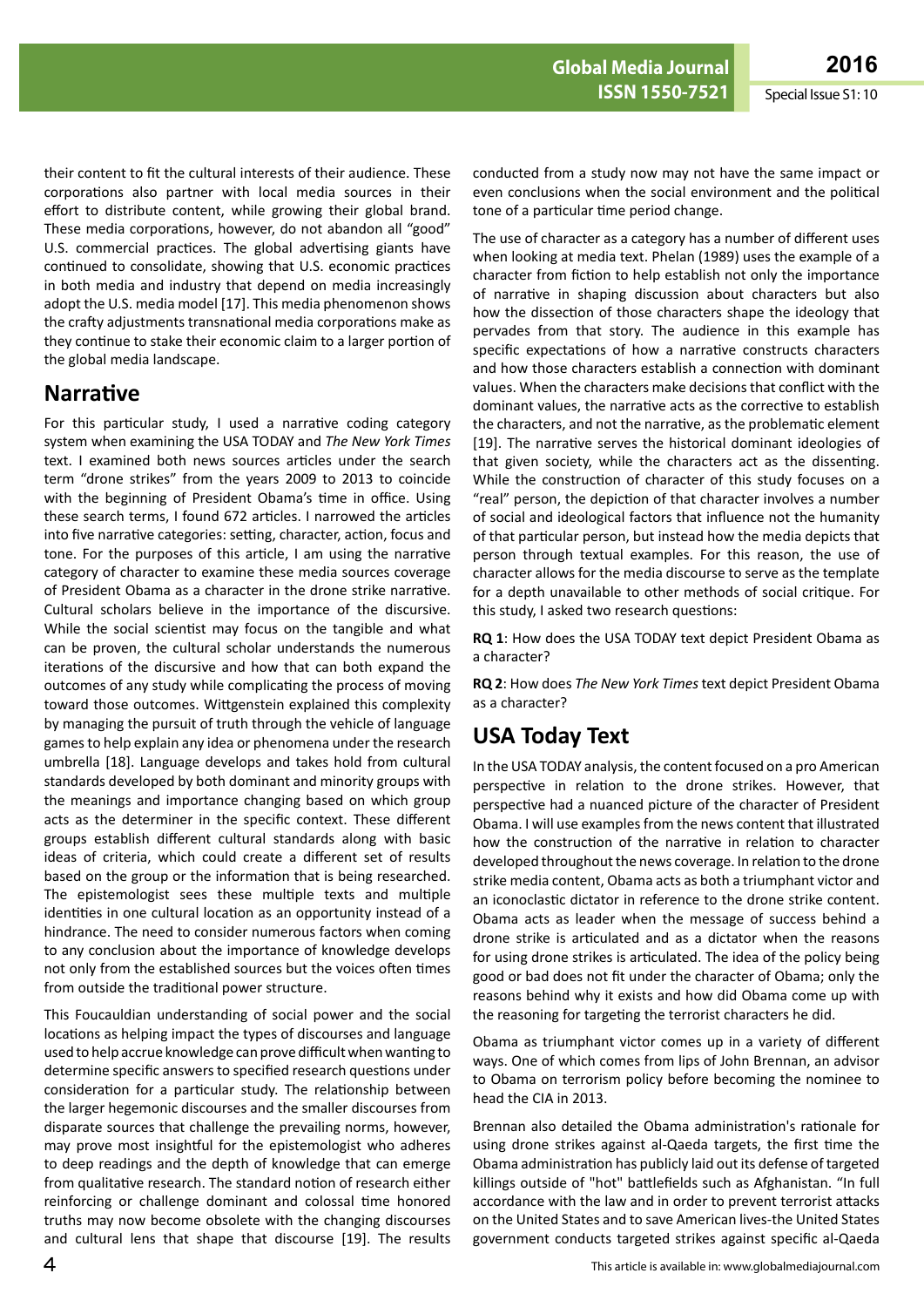terrorists, sometimes using remotely piloted aircraft, often referred to publicly as drones," Brennan said. "And I'm here today because President Obama has instructed us to be more open with the American people about these efforts [20]". Brennan's articulation of the rationale for using drone strikes hits a number of triumphant victor notes. First, the Obama administration is doing the U.S. public a favor by being more open about the reasoning behind the drone strikes in an effort to bride the information gap. Second, the drone strikes only target bad people. Al Qaeda terrorists who pose a threat to U.S. security. These drones provide a strong example not only of American force but a symbol of humanity that only obliterates the bad. Finally, Brennan gave the reasoning for the drone strikes on his timetable. Even though drone strikes have been documented since Obama came into office in 2009, he gives an acknowledgement of transparency in 2012, not at all in coincidence with upcoming 2012 election. Therefore, while the act of transparency may be a legitimate one for the character of Obama, it also acts as a strategic political one as well. A triumphant victor always has a trump card and Obama has one in the death of Bin Laden in 2011. The lasting impact of his death still resonates in the media a year after the action. The slaying of bin Laden was, instead, a strategic triumph and a marker of the way the war on terrorism is changing: a departure from large-scale ground wars with fuzzy objectives, tragic costs, unintended consequences and inconclusive endings, and toward a razor-sharp focus on decimating his al-Qaeda organization. Results are already measurable, headlined by bin Laden's demise. Since then, drone strikes have killed about half of al-Qaeda's top 20 leaders and reduced the strength of "al-Qaeda Central" to perhaps no more than 100. Documents found in bin Laden's compound show the organization to be under so much pressure that it can't mount the international threat it still aspires to achieve. ("A year after Bin Laden's death Al Qaeda down but not out, 2012).

In this character pronouncement, the victor has several reasons to account for his success. The drone strikes that Obama uses are only seen in this narrative structure as a measure of success in line with other successes, such as killing Bin Laden and continuing to fight the al Qaeda presence. Therefore, drone strikes function as another part of a larger character narrative; Obama gets things done by continuing to dominate the Al Qaeda leadership network.

With the upcoming 2012 election, the character of Obama became a complex politician who does not really want to use drone strikes but wants to keep Americans "safe". It's not a pure hawk-and-dove kind of distinction. By launching the high-risk raid to kill Osama bin Laden, aggressively prosecuting the war on terror with drone strikes, pressing the war in Afghanistan, backing Libyans who overthrew Moammar Gadhafi, and unequivocally asserting that he won't let Iran develop nuclear weapons, Obama doesn't qualify as passive. Meanwhile, despite Romney's tough stance, he went out of his way Monday to say he wouldn't use U.S. military force in Syria and would do so only as a last resort in Iran. (Spirited debate yields few foreign policy differences, 2012). Obama and even Romney in this example cannot be judged by conventional terms of warmonger or peacemaker. Instead new terms need to be applied to their foreign policy decisions. However, as indicated in the article, Obama acts as the President who showed he is "tough" enough by engaging in drone strikes that kill terrorist leaders. He has challenged the idea he is "tough" by engaging in drone strikes in silence, while still promulgating those strikes if successful. Overall, the character of Obama, when he is a triumphant victor, sees these successes and attempts to lessen the doubts. Drone attacks convey unmistakable messages: U.S. forces are always watching, and someone close to the leaders might be betraying them. With luck, this distracts and destabilizes al-Qaeda. The program does not come without cost. Strikes from 3 miles to 5 miles up often produce "collateral damage," the sanitized phrase for the killing or maiming of innocent bystanders. The strike on al-Yazid, for example, is reported to have killed his wife and at least one of his three children ("Drones take toll on al-Qaeda leaders", 2010). Obama knows the risks that his policy entails, yet for the good of the U.S., he continues to practice them. While the occasional incident may happen that challenges that narrative, like a terrorist incident in the U.S. that happened at least in part because of the existence of drone program, is worth it to keep the U.S. safe. While women and children may die, the character of Obama continues his commitment to winning a war against al Qaeda.

In contrast, the iconoclastic dictator takes several forms. The critique of the character of Obama comes from the right and the left, the activists and the legislators. Drone strikes provide one of the few things that politically oppositional groups can agree on. The iconoclastic dictator section takes many shapes. John Bolton, U.S. ambassador to the United Nations under President George W. Bush, said the Obama administration is not taking such action because it doesn't believe in the existence of a global threat from Islamic terrorism. "This is a symptom of policy being driven by ideology rather than facts on the ground," Bolton said [21]. In this example the character of Obama is seen as too weak and could use some toughening up to uphold the legacy of the Bush administration. From the left, or in this case people who have read the Constitution, the legality of drone strikes is questioned. The Fifth Amendment guarantees that "no person" can be "deprived of life, liberty or property without due process of law." It is the bedrock protection Americans have always had against a rogue government. It's one of the rights that set the U.S. apart from countries where the dictator decides what the law is. Why should it be so casually discarded? Lawmakers who allow fear of terrorism to overcome respect for more than two centuries of American legal tradition wrote this indefinite-detention measure into last year's defense authorization bill. President Obama promised not to use the authority against American citizens, but that doesn't undo the law, or bind him or any successor. A federal district court ruled the law unconstitutional last month, but higher courts have yet to weigh in. The House effectively renewed the authority last month. The Senate could take it up soon. ("Defense measure lets president lock citizens up indefinitely", 2012). Drone strikes become another refuge for the civil libertarian who fights against other human rights issues, such as indefinite detention and the legality behind that detention. Without the legal rationale engaged with in a democratic manner, the iconoclastic dictator becomes a distant figure, executing orders, in the case of drone strikes literally, from a faraway place that threatens the very document that the country based it legal existence on when it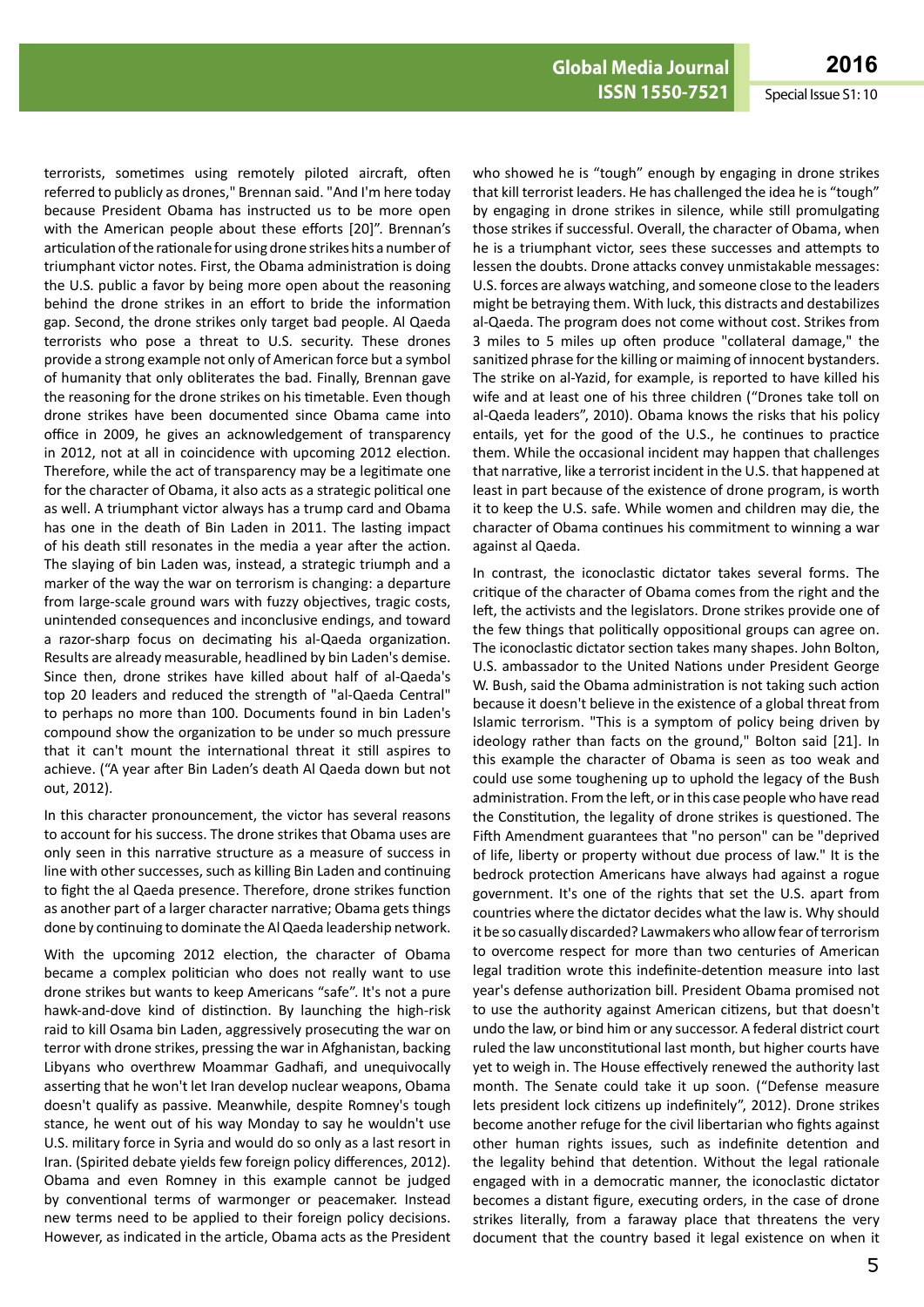was founded. In this battle of political argumentation, what role doe people have in the mind of an iconoclastic dictator? In this discussion, the topic becomes less about the drone strikes and more about the future if a drone strike is not used.

Civilian casualties. Strikes that are aimed at terrorists but also kill non-combatants, including children, are enormously damaging to the United States. They turn local populations against the U.S. and put enormous pressure on governments such as Pakistan's and Yemen's to stop cooperating with U.S. forces. Accurate counts of civilian casualties are virtually impossible to get, but the U.S. appears to be making progress toward reducing what's euphemistically called "collateral damage." The New America Foundation estimates that civilian deaths have fallen from half of all drone deaths in 2008 to fewer than 10% last year, a total of somewhere between 16 and 36 people. The anti-American backlash stoked by these deaths argues strongly for concentrating attacks on dangerous and high-ranking leaders who can't realistically be captured or killed any other way. Rules of engagement. President Obama and administration officials have begun speaking openly about the once supposedly secret drone attacks, claiming authority for them under the same post-9/11 law that the Bush administration frequently invoked to justify its actions against suspected terrorists. The number of drone strikes rose from 52 during the Bush presidency to 278 under Obama, peaking in 2010, according to a Bureau of Investigative Journalism analysis ("Drone kills stir controversy, but what's the alternative", 2012).

People die in drone strikes, sometimes the wrong people. This statement flies in the face of the governmental discussion of triumphant victory and the abstract notion of the philosophy behind using drone strikes. When these people die, there is a negative reaction of anti-America sentiment. Even though every precaution has ostensibly taken place, "collateral damage" still happens. However, for the people impacted it means losing the life of a loved one. With the increase in frequency of the drone strikes during the Obama administration the likelihood increases of a generation of people who support the ending of terrorism but feel the loss of a person of value to them, an emptiness that only an iconoclastic dictator would continue as a means of policy. Obama remains not only the most complex character in the media content but also in the impact of drone strikes moving forward. His character represents but the majesty of American military majesty but also the human dangers of that majesty. While continuing to end terrorism through drone strikes, sometimes civilian people die, providing two divergent images of Obama as a character: triumphant victor and iconoclastic dictator.

## **New York Times Analysis**

Similar to the USA TODAY section on the character of Obama, the *New York Times* turns the life of the president from a person to an important character in the drone strike story. The *New York Times* produces much more depth and intricate components to the character of Obama and produced content that both admires his intellect and challenges his continued public silence on drone strikes. When Obama finally speaks on the record in 2013 about the use of drone strikes, the *New York Times* fawns over the

character of Obama with passion similar to a fan about his or her favorite athletic player. However, in the next few months, the coverage becomes much more critical of the character of Obama when his policy on drone strikes does not reflect his rhetoric on the same issue.

When the drone strikes first begin, the character of Obama distances himself from the story by not commenting on their use. The C.I.A. drone strike that killed Anwar al-Awlaki, the American-born propagandist for Al Qaeda's rising franchise in Yemen, was one more demonstration of what American officials describe as a cheap, safe and precise tool to eliminate enemies. It was also a sign that the decade-old American campaign against terrorism has reached a turning point. Disillusioned by huge costs and uncertain outcomes in Iraq and Afghanistan, the Obama administration has decisively embraced the drone, along with small-scale lightning raids like the one that killed Osama bin Laden in May, as the future of the fight against terrorist networks. Mr. Zenko, of the Council on Foreign Relations, worries about the growing perception that drones are the answer to terrorism, just a few years after many officials believed that invading and remaking countries would prove the cure. The recent string of successful strikes has prompted senior Obama administration officials to suggest that the demise of Al Qaeda may be within sight. But the history of terrorist movements shows that they are almost never ended by military force, he said. 'What gets lost are all the other instruments of national power," including diplomacy, trade policy and development aid, Mr. Zenko said. ''But these days those tools never get adequate consideration, because drones get all the attention [22]. At this point in the discourse, drone strikes had been happening off and on since Obama became president. However, only with the death of al-Awlaki, did the drone strikes connect the character of Obama to a much larger change in military policy. In many, similar ways to President Bush's foreign policy being defined by Iraq, Obama's foreign policy will be defined by drone strikes. The complicated nature of these strikes show the promise and hesitance at such a key U.S. point in foreign policy. In addition, all of this discussion about the success of drone strikes or how drone strikes happen to the detriment of foreign aid or international negotiation continues without the character of Obama commenting publically on drone strikes. While President Bush used deception and us versus them rhetoric to justify an illegal war in Iraq, President Obama, in silence, finds legal justification for drone strikes against al-Awlaki. However, the public has no role in this discussion, as the *New York Times* textual example illustrates, and is a policy based on tactical choices of military strikes in countries the U.S. is not specifically at war. The complexity of the character of Obama is in part defined by this passage. The character is both intellectually engaged in the policy choices of government while distant, based on the *New York Times* example, about the reasoning behind that policy. For this reason, when Obama commented on the death of al-Awlaki, his words showed the intricate doublespeak of a governmental leader. ''The death of Awlaki is a major blow to Al Qaeda's most active operational affiliate", President Obama said in remarks at a swearing-in ceremony for the new chairman of the Joint Chiefs of Staff, Gen. Martin E. Dempsey, outside Washington. Mr. Obama said the cleric had taken ''the lead role in planning and directing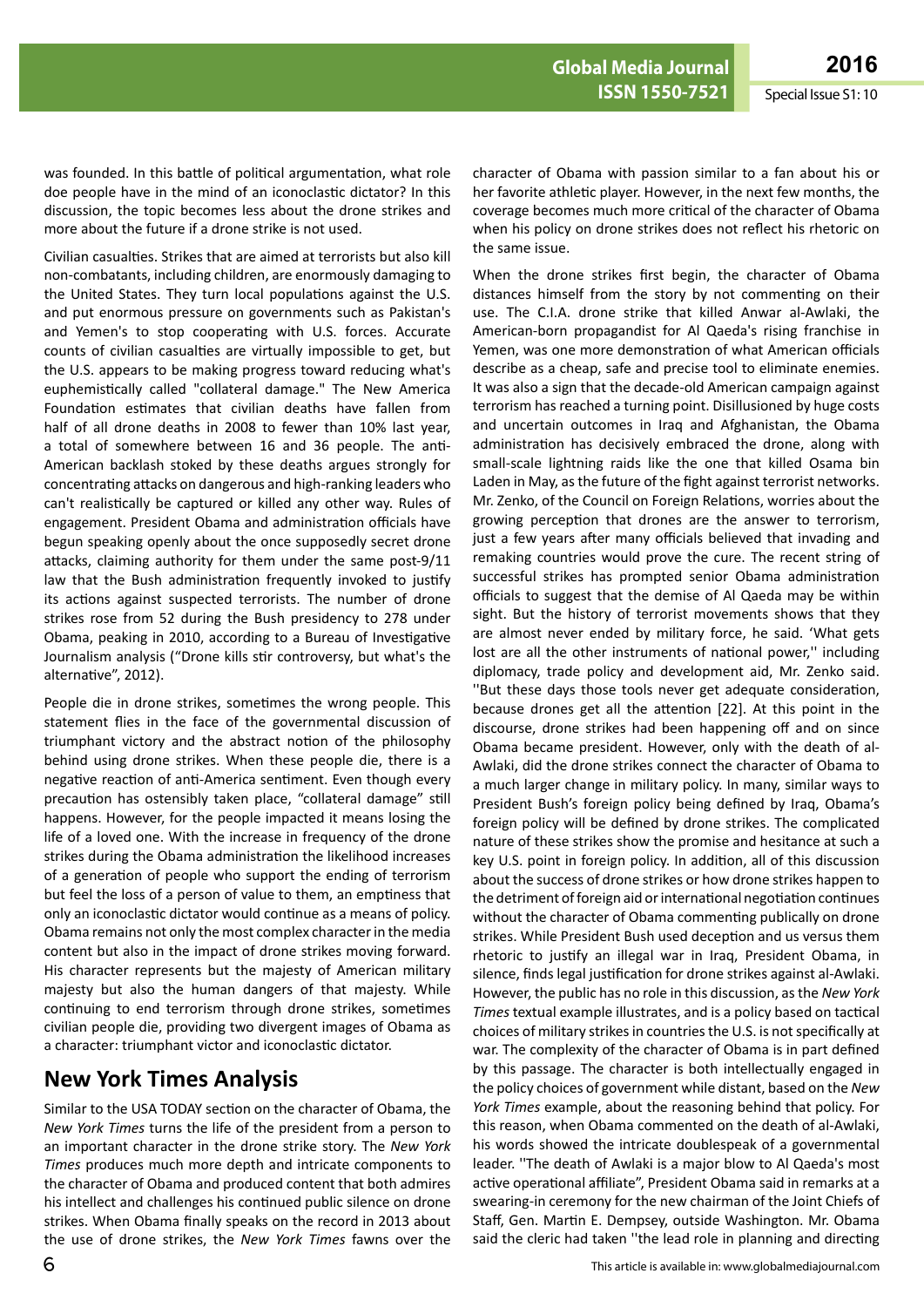the efforts to murder innocent Americans.''Mr. Obama also called Mr. Awlaki ''the leader of external operations for Al Qaeda in the Arabian Peninsula'' the first time the United States has publicly used that description of him. American officials say he inspired militants around the world and helped plan a number of terrorist plots, including the December 2009 attempt to blow up a jetliner bound for Detroit. The drone strike was the first C.I.A. strike in Yemen since 2002-there have been others since then by the military's Special Operations forces -and was part of an effort by the spy agency to duplicate in Yemen the covert war the it has been running in Pakistan [23,24]. What this excerpt reveals about the character of Obama is that when a drone strike goes well, even when it is a covert operation, the need to publicly comment is clear. In another example, when the drone strike goes poorly, the silence from him his deafening. Second, how the character of Obama defined "operational leader" remains unclear. Bin Laden could be specifically linked to the events of 9/11, yet the thread connecting al-Awlaki to the other potential terrorist events in the U.S. are not as clear. Finally, the need to eliminate an inspiration for terrorist events shows the lengths the character of Obama will go to nail the source of an ideological war with a drone strike. Obama is as concerned as President Bush with winning a protracted land war; he chooses drone strikes instead of a ground war as a tactic.

As illustrated earlier, the character of Obama remains silent on drone strikes when the target is not a successful hit. Here is the information from a drone strike gone deadly awry in Yemen in 2013. In this passage, note the lack of public statement from President Obama or any of the leading military or civilian officials.

Drone-fired missiles struck a convoy of cars returning from a wedding on Thursday afternoon in a remote area of Yemen, witnesses said, killing at least 11 people in what appeared to be the second American drone strike in the past week. Most of the dead appeared to be people suspected of being militants linked to Al Qaeda, according to tribal leaders in the area, but there were also reports that several civilians had been killed. The violence also sharpens a dilemma for President Obama, who said in May that he had approved new, stricter guidelines for drone strikes, and promised to make the drone campaign more transparent. After the president's speech, the frequency of drone strikes in Yemen briefly dipped [24]. As illustrated in this excerpt, President Obama makes not one public statement about a specific drone striks, as is the governmental policy. The strike appears, as first reported, to target Al Qaeda operatives, who pose some level of threat to U.S. security. For that reason, even when Obama pledged earlier in the year to scale back the drone strikes in Yemen, a strike like this served a purpose of eliminating a potential future terrorist.

However, when a closer examination of the event happens in The *New York Times* a week later, the silence from the character of Obama about who died in this strike is significant because of the actual people who died in this targeting. In some respects, the drone strike in Yemen last week resembled so many others from recent years: A hail of missiles slammed into a convoy of trucks on a remote desert road, killing at least 12 people. But this time the trucks were part of a wedding procession, making the customary

journey from the groom's house to the house of the bride. The Dec. 12 strike by the Pentagon, launched from an American base in Djibouti, killed at least a half-dozen innocent people, according to a number of tribal leaders and witnesses, and provoked a storm of outrage in the country. It also illuminated the reality behind the talk surrounding the Obama administration's new drone policy, which was announced with fanfare seven months ago. Although American officials say they are being more careful before launching drone strikes in Yemen, Pakistan and elsewhere and more transparent about the clandestine wars that President Obama has embraced the strike last week offers a window on the intelligence breakdowns and continuing liability of a targeted killing program that remains almost entirely secret. It remains unclear whom the Americans were trying to kill in the strike, which was carried out in a desolate area southeast of Yemen's capital, Sana. The murky details surrounding the strike raise questions about how rigorously American officials are applying the standards for lethal strikes that Mr. Obama laid out in a speech on May 23 at the National Defense University and whether such standards are even possible in such a remote and opaque environment [25].

More so than any specific drone strike, the late 2013 strike in Yemen that killed several members of a wedding party shows the duality of the Obama character in the *New York Times* depiction of drone strikes. First, when new details emerge about the actual people who died in the strike, Obama remained silent. This silence differed greatly from the very public comments he made after al-Awlaki's death. Second, involves the timing of the drone strikes [26]. When Obama spoke public about the death of al-Awlaki, the drone strike program remained a clandestine operation, at least from the perspective of comment from Obama administration officials. When this specific strike happened in Yemen, Obama had publicly commented on drone strikes and voiced a high level of government scrutiny with each strike. The silence is deafening after this particular drone strike. Finally, the lack of accountability from Obama or anyone in the administration is clear from this excerpt. The target of the strike remains unclear, no public comment and a lack of connection about this drone strike to the larger policy of drone strikes remains unanswered [27]. The duality of the character of Obama on drone strikes is clear from this example. When a drone strike kills a specific intended target, Obama responds; when the target hits a civilian target, the public comments stop.

The *New York Times* analysis of President Obama as a character has a much more nuanced view than the USA TODAY textual examples [28]. Obama, as a character, speaks publicly when a drone strike hits an intended target but remains deafeningly silent when the target kills civilians. Finally, the character of Obama has accomplished the goal of limiting the power of Al Qaeda based on a policy he did not comment about until over four years into his presidency. The new parameters he intended to establish to help enhance the success of drone strike policy has not happened, at least in the seven months that immediately followed his first public speech on drone strikes. The character of Obama continues to fight the war on Al Qaeda with drone strikes, without a clear explanation of how that policy works in practice.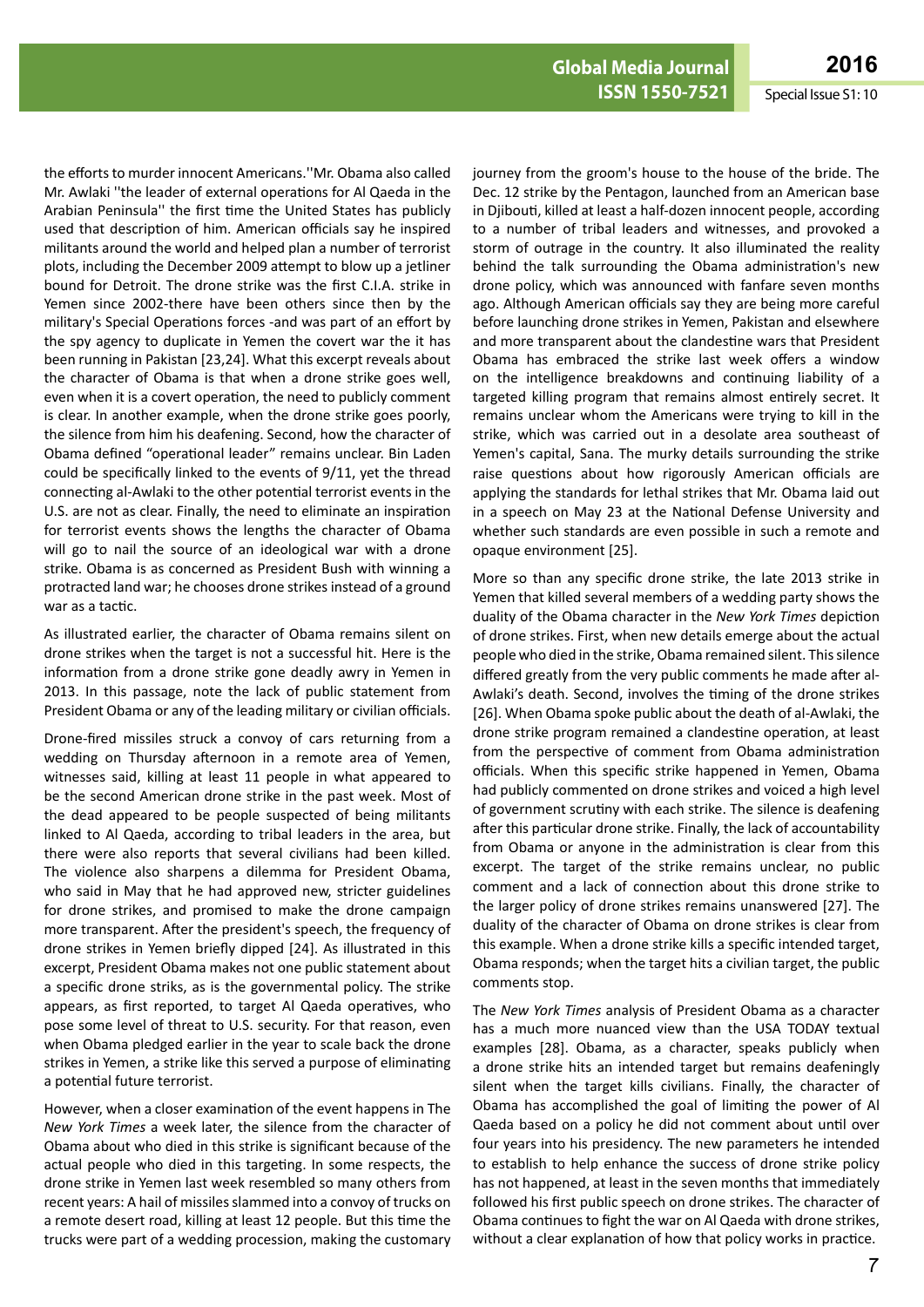## **Discussion**

The character of Obama is a complex machination of several textual examples from both USA TODAY and *The New York Times*. In the USA TODAY section, Obama took on a more either/ or depiction of hero or villain based on the textual examples and contextual circumstances of military actions that proved successful or failures [29]. The *New York Times* examples of the character of Obama provide a much more nuanced view that remains incomplete based on the ongoing fight against terrorism. Future research on the character of Obama in media discourse could move in a variety of different directions. In this section, I will focus on three possible directions for this study [30].

First, a study from alternative media sources could provide other insights from public discourse about the character of Obama. Alternative media can provide other actors accounts of public figures and provide different voices from outside the political structures, voices that sometimes are marginalized by mainstream content. These voices could provide another critique of the character of Obama and how that critique fit with the topic of drone strikes [31].

Another possible area of study could involve other narrative components and their relationship with the construction of the character of Obama in mainstream media texts on the topic of drone strikes. For example, the concept of setting may also allow insight into how the media constructs discourse about the character of Obama. The construction of the setting of the U.S. may differ greatly from the settings where drone strikes take place, including settings such as Pakistan or Yemen. This narrative component could also allow for a separate analysis of the topic of drone strikes that allow for great understanding of drone strikes, separate from the politically powerful construction of a public figure [32].

Finally, with the emerging threat from ISIS in Iraq and Syria, a new analysis of drone strikes in those regions in relation to President Obama would also provide a new avenue for future research for drone strikes. With the potential for comparison from previous media examples, the legitimacy of both drone strikes and the impact on a region would impact the character construction of Obama. The relationship with fear and possible retaliation with ISIS would provide more insight into the media construction of public figures and how those figures continue to be depicted in mainstream media text [33].